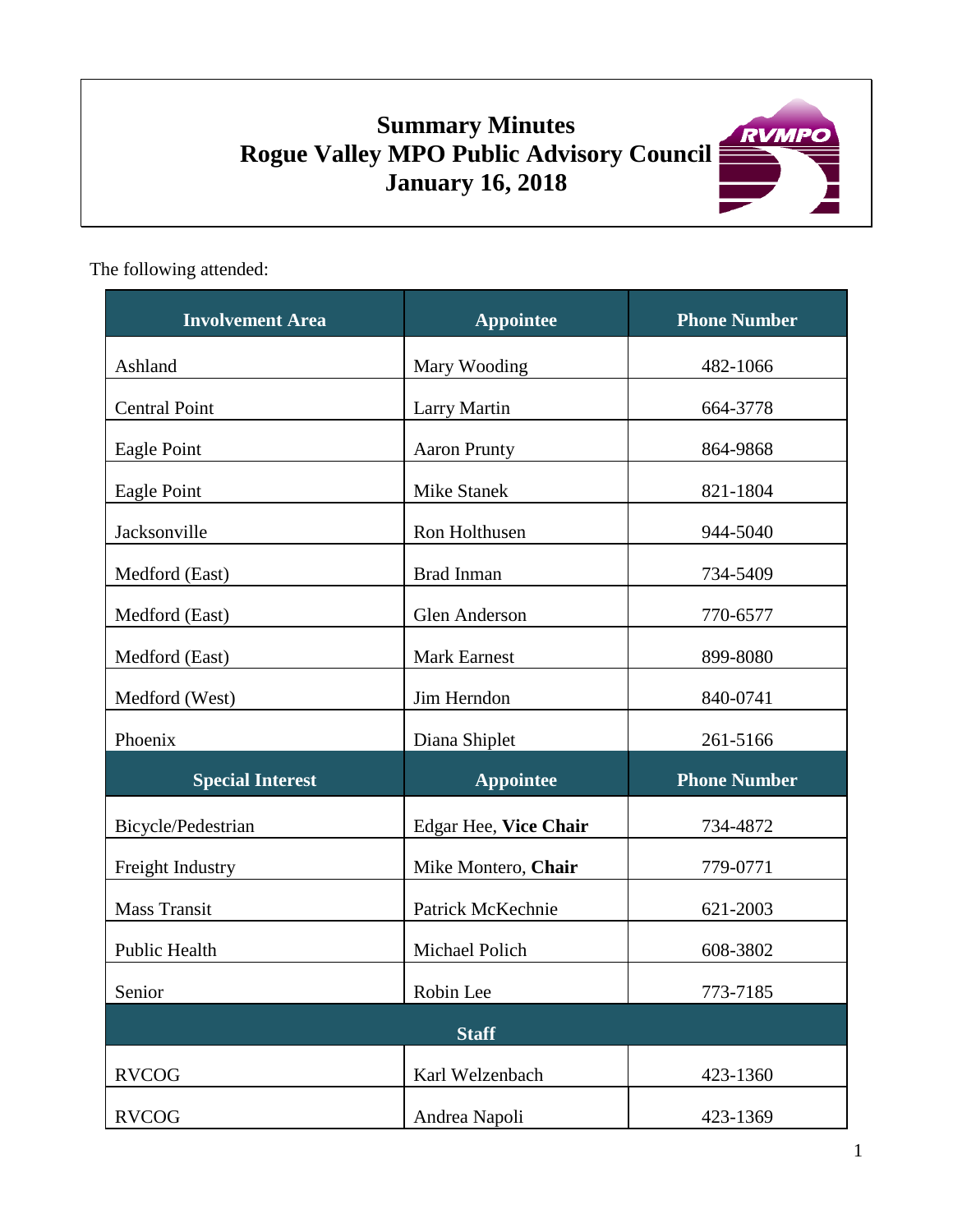| RVCOG | Ryan MacLaren          | 423-1338 |
|-------|------------------------|----------|
| RVCOG | <b>Stephanie Thune</b> | 423-1368 |

[RVMPO PAC January 16, 2018 Agenda Packet](https://www.rvmpo.org/images/committees/public-advisory-council/2018/Agenda_Packets/2018-01-16_RVMPO%20PAC%20Agenda%20Packet_C.pdf) and [Agenda Supplement](https://www.rvmpo.org/images/committees/public-advisory-council/2018/Agenda_Packets/2018-01-16_RVMPO%20PAC%20Agenda_6A%20Supplement.pdf)

Full meeting recording\*: [2018-01-16 RVMPO PAC Meeting Minutes](https://www.rvmpo.org/images/committees/public-advisory-council/2018/Audio_Files/2018-01-16_A_RVMPO%20PAC_Audio%20File_C%20(mp3cut.net).MP3) **A** (Item 1 – Partial Item 5) [2018-01-16 RVMPO PAC Meeting Minutes](https://www.rvmpo.org/images/committees/public-advisory-council/2018/Audio_Files/2018-01-16_B_RVMPO%20PAC_Audio%20File_C_Philips%20(mp3cut.net).MP3) **B** (Partial Item 5 - Adjournment)

\*The built-in recording system malfunctioned, requiring a change in recording equipment and the segmenting of the full meeting audio file partway through Item 5.

### **1. Call to Order / Introductions/ Review Agenda** 00:00 – 01:07 **(A)**

- $\bullet$  5:30 p.m.
- During Item 3, "Public Comment," MPO information binders will be distributed.
- Action Item 6A, "Election of RVMPO PAC Chair and Vice-Chair," was added as a supplement to the agenda. The election will take place immediately prior to the "Rogue Bike Share" presentation (Item 4), but will appear in the written minutes in its proper numerical order among the meeting's other action items.

### **2. Review / Approve Minutes** 01:08 – 01:35 **(A)**

The Chair asked if there were any additions or corrections to the previous meeting minutes.

#### **01:24 (A)** | **Edgar Hee moved to approve the minutes of the November 21, 2017 meeting as presented. Jim Herndon seconded.**

There was no further discussion.

*The motion carried unanimously by voice vote.*

### **3. Public Comment** 01:36 – 03:52 **(A)**

MPO information binders were distributed.

## *Presentations*

### **4. Rogue Bike Share** 06:47 – 48:45 **(A)**

Andrea Napoli gave a comprehensive [PowerPoint presentation](https://www.rvmpo.org/images/committees/public-advisory-council/2018/Agenda_Packets/2018-01-16RVPAC_BS_Pres_FULL_12.27.17.pdf) detailing the Rogue Bike Share's history, current status and ideas for future development.

Highlights:

- RVCOG took administration of the program over from the United Way in April 2017.
- Pilot program is underway in Ashland (seven stations, with one additional station on Front Street in Medford) and showing good usage results to-date.
- Adjustments to station locations will be made as needed based on data collected; excellent station visibility plays a key role in usage. Placing the station near bike paths, transit stops, etc. is also beneficial.
- Expansion to other communities will ideally take place in the future, but will depend on funding and forecasted benefit/usage to those regions.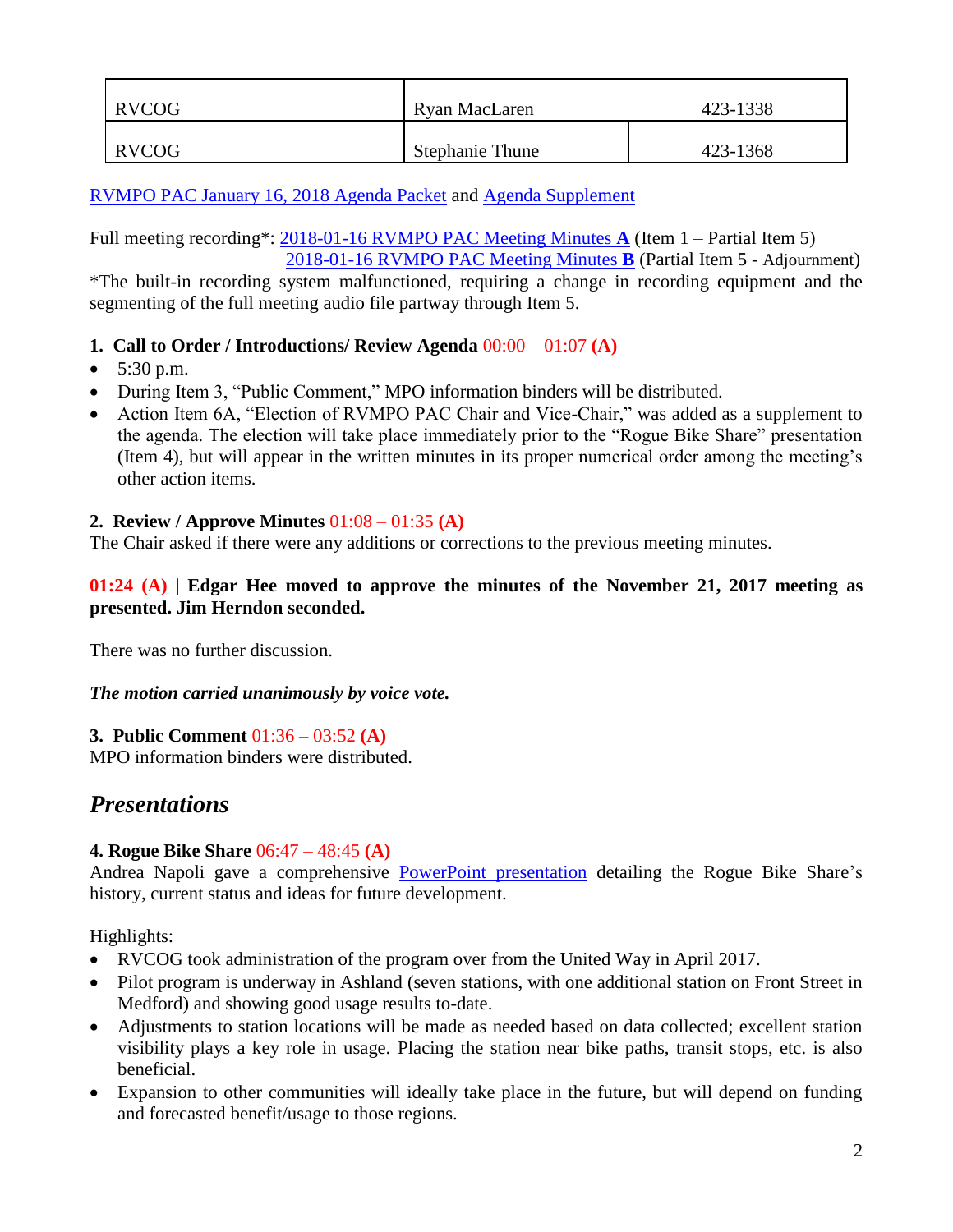PAC members are encouraged to spread word of the program throughout their communities, social networks, etc.

## *Action Items*

### **5. Information Related to RTP and TIP Amendments** 48:46 – 54:16 **(A)**; 00:00 – 10:30 **(B)**

Ryan MacLaren reported briefly on two state-requested amendments to the 2018-2021 TIP; they are TIP amendments only, not RTP.

- **A** | Speed signs for Siskiyou Pass on I-5 could potentially be installed inside of the RVMPO boundary just south of Ashland. (If, however, no signs are installed inside the boundary, there will be another TIP amendment to remove the project.)
- **B** | Construction phase added for Salt Pilot project. The work being done is the application of epoxy/sealant to the bridge's expansion joints/rebar to determine how effective the sealant is as a protective barrier against salt usage in the winter months.

Both projects are using state (non-MPO) funds. Details of all projects were included in the agenda packet for review and are available online at [www.rvmpo.org.](http://www.rvmpo.org/)

Comments/inquiries were as follows:

- Concerns remain (reference Item 5 of the [November 21 meeting minutes\)](https://www.rvmpo.org/images/committees/public-advisory-council/2017/Minutes/2017-11-21_RVMPO%20PAC%20APPRVD%20Minutes.pdf) on behalf of some PAC members about the lack of clarity regarding how ODOT prioritizes maintenance/safety projects and how, specifically, funds are redirected among those projects when amendments such as those being presented this evening are proposed/approved.
	- o Karl Welzenbach explained that ODOT has, essentially, a "pot" of money for maintenance and safety projects listed in the STIP and that, while the *allocation* of that money could shift as needed to accommodate project progress, the total amount of money in the pot would remain unchanged.
		- Nonetheless, PAC members still feel that informed decision-making on their part should include 1) knowledge of the range of projects under consideration for fund allocation and 2) which project(s)/ project segment(s) are *not* getting done when funds originally allocated to them are reassigned to other projects.
- Glen Anderson voiced concern related to Amendment B and the seeming lack of consideration being given to the corrosive effect of salt on roads and motor vehicles and the resultant high cost to the public.

### **07:21 (B) | Mary Wooding moved that the PAC recommend approval to the Policy Committee of the proposed amendments to the 2018-2021 TIP as presented. Diana Shiplet seconded.**

Discussion:

- Glen Anderson expressed unwillingness to support Amendment B unless/until shown evidence of due diligence by ODOT in conducting studies of the effects of salt versus alternative measures such as magnesium chloride on motor vehicles.
	- o Welzenbach and Montero stated that ODOT is conducting testing on salt versus synthetic chemical application on roads; results of that testing will be brought to the PAC once known.

### *The motion carried by a majority voice vote. Glen Anderson opposed.*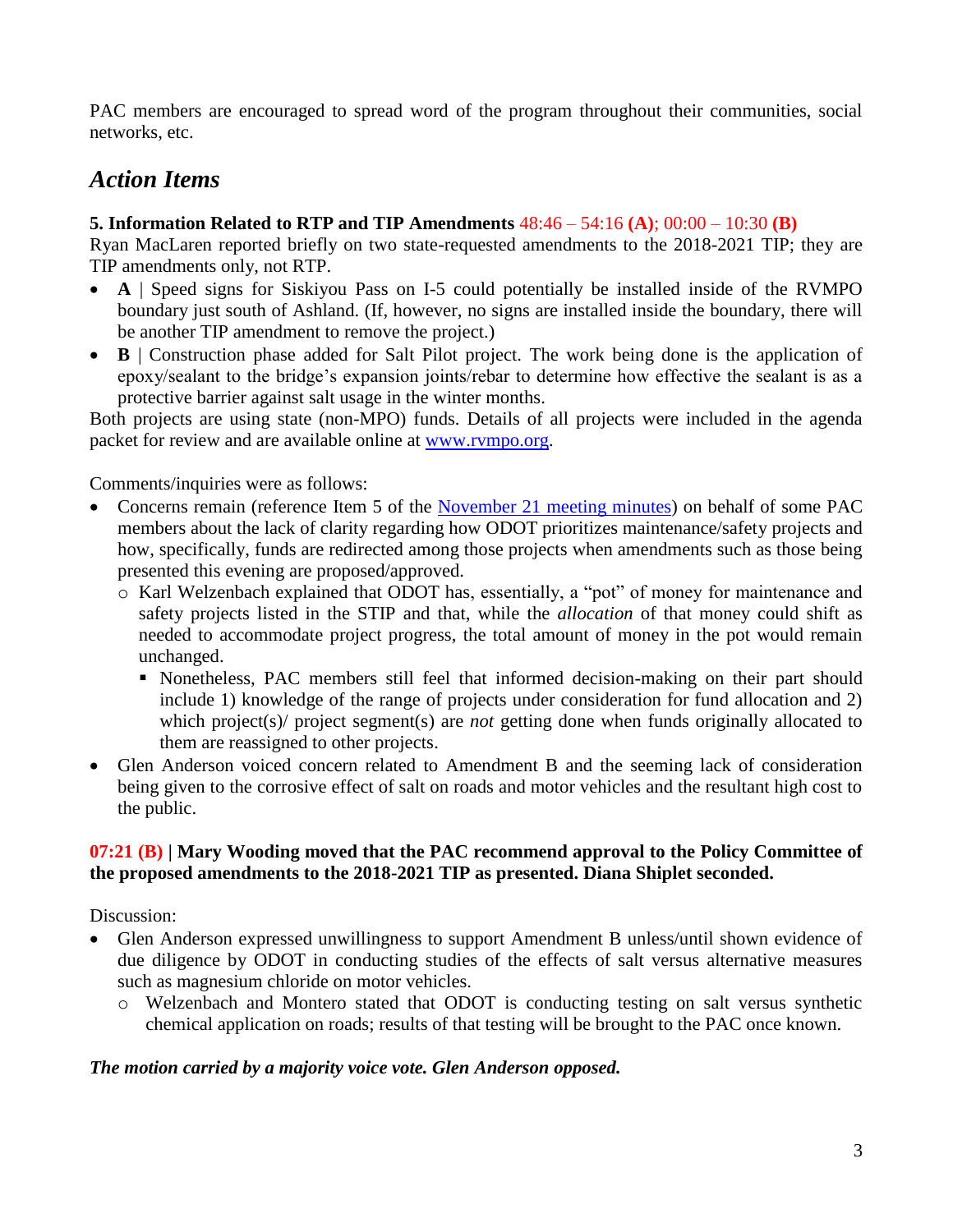#### **6. PAC New Member Application** 10:31 – 14:49 **(B)**

Ryan MacLaren presented an application from George "Ike" Eisenhauer, expressing his desire to represent Phoenix on the RVMPO PAC.

Eisenhauer was not present, but Jim Herndon spoke in favor of the appointment.

### **11:33 | Jim Herndon moved that the PAC recommend approval to the RVMPO Policy Committee of George "Ike" Eisenhauer being appointed to fill the Phoenix vacancy on the RVMPO PAC. Ron Holthusen seconded.**

#### *The motion carried unanimously by voice vote.*

MacLaren shared copies of two flyers that will be circulated in an attempt to fill remaining vacant positions on the PAC. One effort will be concentrated in White City, which for some time now has lacked PAC representation. Another RVMPO-wide effort will be made to elicit interest for the remaining geographic and special interest area vacancies. A suggestion was made to circulate the flyers at schools/the school district office as well as at LaClinica in White City.

#### **6A. Election of RVMPO PAC Chair and Vice-Chair** 03:53 – 06:46 **(A)**

The RVMPO PAC Bylaws state: *"The officers of the Council shall be a Chair and Vice-Chair to be elected by the Council at the first meeting of the calendar year. The officers shall hold office for a period of one year."*

The Chair opened the floor to RVMPO PAC Chair nominations.

#### **Ron Holthusen moved to nominate and elect Mike Montero for the position of RVACT Chair for the term of January 2018 – December 2018. Brad Inman seconded.**

### *The motion carried unanimously by voice vote.*

The Chair opened the floor to RVMPO PAC Vice-Chair nominations.

- **Ron Holthusen moved to nominate Diana Shiplet for the position of RVACT Vice-Chair for the term of January 2018 – December 2018.**
- **Robin Lee expressed her interest in the position as well; Glen Anderson moved in support of the nomination.**

The Chair called for a vote on the motions with a show of hands in favor of each candidate.

*Diana Shiplet was elected as the new RVMPO Vice-Chair by carrying the majority of the vote.*

## *Discussion Items*

None scheduled.